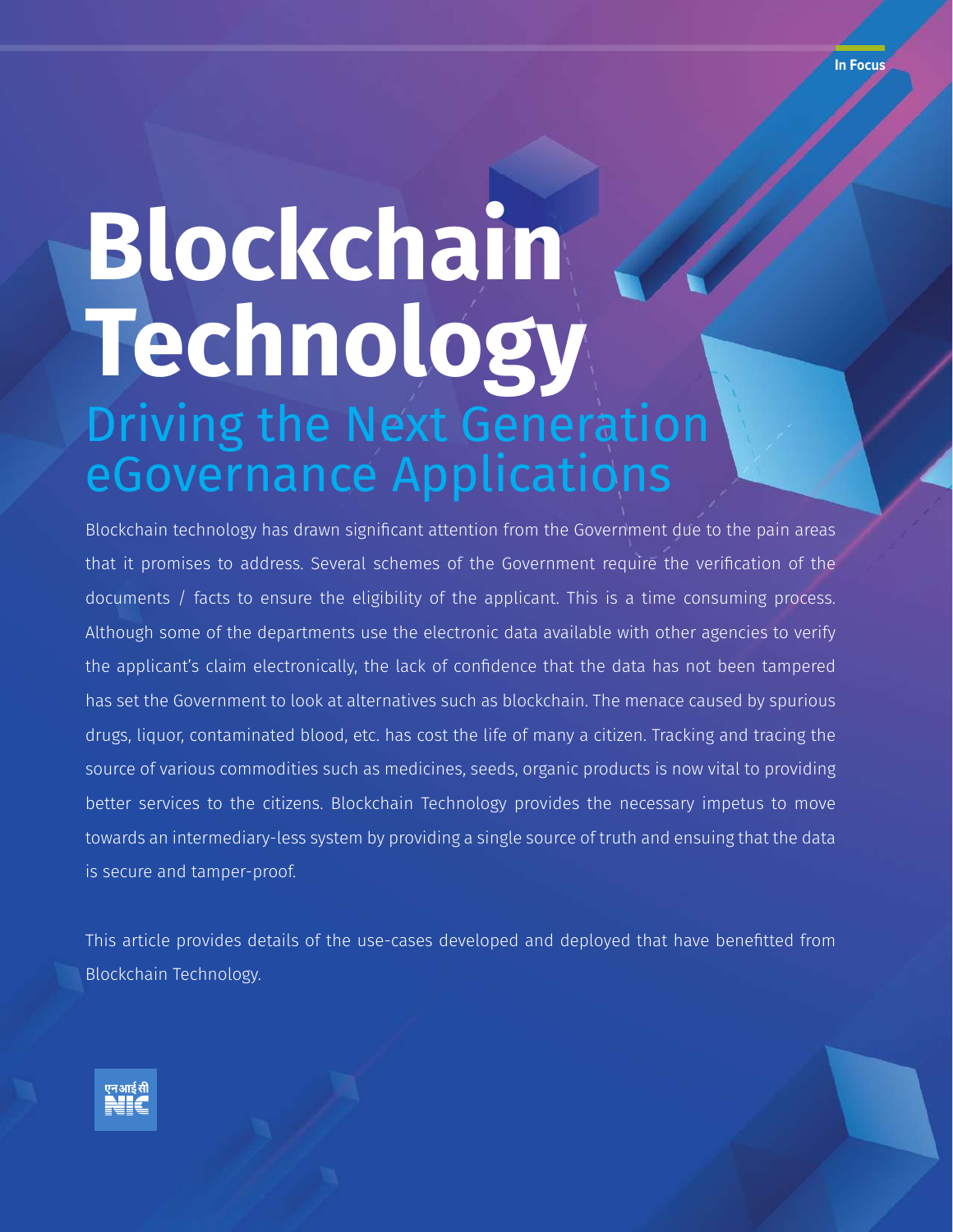#### **In Focus**



**er in the way eGovernance solutions are conceptualised and implemented. Karnataka Government is working closely with the National Informatics Centre to leverage the adoption of this technology. The first BCT system, known as 'CertChain' system, has been developed and implemented by storing about 1.1 Crore mark-sheets of class X and Class XII students of past 7 years and this is going to reduce the time taken for document verification. This system is enhanced to capture the certificates of the various departments to build a repository of certificates issued such as caste, income, birth, death, ration card, agriculturist, domicile, etc. These repositories will pave the way for easier verification of certificates by citizens and organisations and enable entitlement based service delivery targeting the eligible citizens. The Government is also working with NIC to build 'LandChain' to store land and property details that will provide immutable and trustworthy data to all stakeholders.** IJ

> P. RAVI KUMAR, IAS Chief Secretary Government of Karnataka

 $\begin{array}{l} \bigcup \text{lockchain} \quad \text{is} \quad \text{a} \quad \text{distributed} \quad \text{system} \quad \text{that} \\ \bigwedge \text{deplus}, \text{All the nodes verify the transactions} \\ \text{submitted to network and agree upon a set of the} \end{array}$ lockchain is a distributed system that deploys a peer-to-peer network of computes / nodes. All the nodes verify the transactions transactions (block) to be stored in the ledger (database). Each block of transaction is linked to the previous block cryptographically. All nodes maintain the same copy of the ledger. It is not possible to delete or overwrite any transaction once it is committed to the ledger.

Typical categories of applications that can benefit from blockchain implementations are Identities, Registries, Supply Chain, Licenses and permits. Specifically, applications related to issue of certificates like caste, income, birth, death, surviving family members, land records and driving license; and Supply Chain category of applications such as drug logistics, state excise supply chain, blood chain and agricultural commodities supply.

# **Centre of Excellence in Blockchain Technology**

The decision makers in the Government are enthusiastic about adopting emerging technologies. However, the non-availability of sufficient experts in the field high cost of setting up and management of blockchain networks have been deterrents in its large scale adoption. Considering the above challenges, the Centre of Excellence in Blockchain technology was set up by NIC at Bengaluru. The CoE provides a platform that the Government departments can look for consultancy, capacity building and as an incubation centre where they can perform PoCs, evaluate different platforms and migrate to production with confidence.

# **Activities of the CoE-BCT**

The CoE has been exploring various Blockchain Frameworks to enable blockchain powered eGovernance applications. The CoE has deployed Hyperledger Sawtooth/ Fabric



blockchain networks with nodes in different NIC cloud infrastructure across data centres. Blockchain network has been established with nodes located in NIC Mini Cloud infrastructure in Bengaluru, Pune, Jaipur, Delhi and Hyderabad. The Ministry of Electronics and Information Technology (MeitY) has funded the "Design and Development of Unified Blockchain Framework (UBF)". The project is being executed in collaboration with Centre for Development of Advanced Computing (C-DAC), Indian Institute of

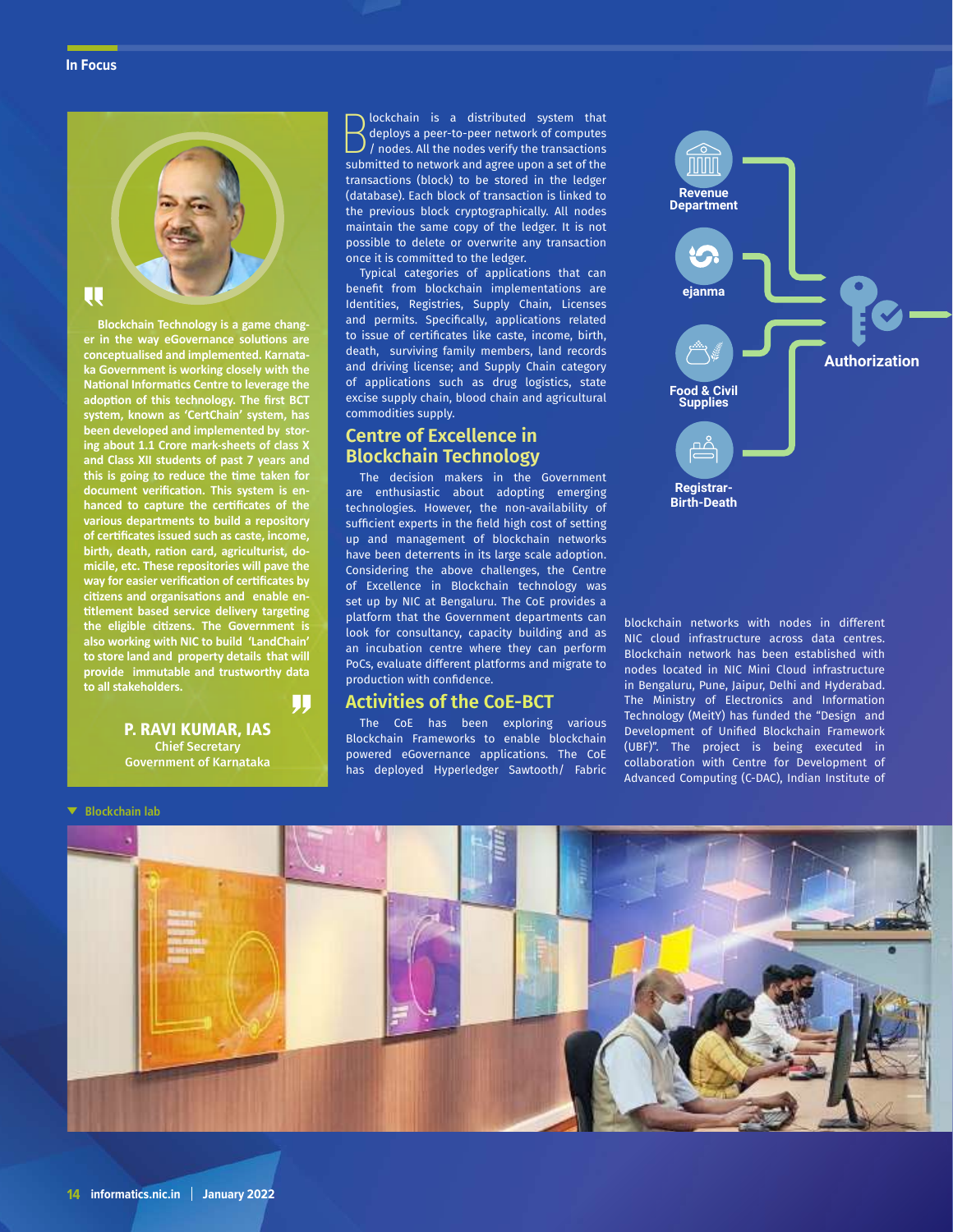

# ▲ Solution Architecture

Technology Hyderabad, Institute for Development and Research in Banking Transactions (IDRBT), Society for Electronic Transactions and Security (SETS), etc. NIC's role in the project is to provide Blockchain As A Service. As part of this project, Hyper Converged Infrastructure is proposed to be established in Hyderabad, Bhubaneshwar and Pune. The infrastructure will be used to set up Kubernetes Clusters and UBF will be deployed over this.

Development of blockchain related software



modules such as smart contracts, APIs for interfacing with the eGoverance applications has been done.

Organising user awareness workshops, Technical sessions on blockchain, deliberating with NIC officers handling various sectors for evangelizing the use of Blockchain are other activities performed by the CoE.

## **Solution Architecture**

The blockchain implementation in the eGovernance applications will ensure that the existing applications continue to function as per the business logic presently adopted. At critical stages in the workflow of the application or at stages when the information needs to be stored in the blockchain, these applications will submit data to blockchain or fetch data from the blockchain through the APIs. The APIs in turn will submit/ retrieve the data to/ from the blockchain ledger. Smart contracts/ chain code will be executed by the Blockchain platform before the data is written to the ledger. To ensure non-repudiation of the data being sent to the blockchain, the data is to be digitally signed by the authority who issues the documents or updates the data.

The data submitted to the blockchain will be stored in the off-chain database and the hash of the data is stored in the ledger. The off-chain database can be any conventional database. Postgres RDBMS is used to store the off-chain data. When the data is retrieved from the

blockchain system, the hash of the data from the off-chain database is compared with the hash retrieved from the ledger to confirm if data has not been tampered in the off-chain database.

## **Blockchain Use Cases**

Two categories of applications that benefit from the use of Blockchain were identified for implementation – Document Repository and Track and Trace System.

## **Certificate Chain**

## **(Blockchain powered certificates)**

Several certificates issued by the government are essential for the citizens, especially for - claiming benefits of various social welfare schemes, employment, legal purposes and admission to educational institutions. These documents need to be stored safely and produced on demand to the authorities. Most of these documents are issued to citizens in a paper-based format even though the data is stored electronically.

## **Challenges in the current system**

#### **Fake documents**

With the improvement in the technologies and internet, the generation of fake certificates has become even more rampant and is exploited by unscrupulous elements of society. Many times these fake certificates can have a detrimental effect on the government exchequer and, more so, deprive the benefits to genuine beneficiaries.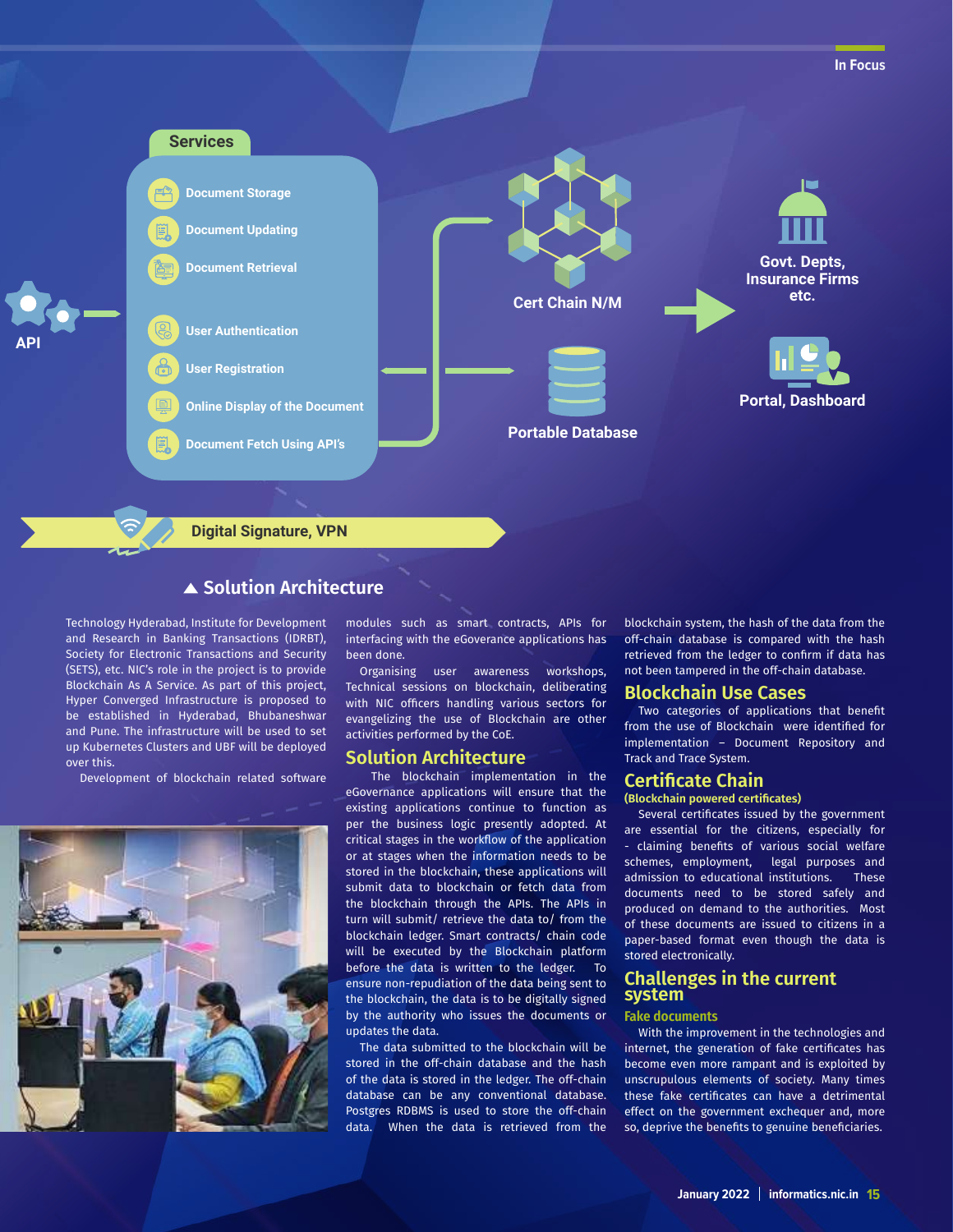#### **Enhanced paperwork**

The process of obtaining a duplicate certificate involves a lot of paperwork, right from lodging a complaint with police, filling up a request for a duplicate certificate, payment of fees, and of course, waiting for the concerned authority to retrieve the certificate from the record room and issue the duplicate certificate.

#### **Cost of printing and storage**

The cost of paper and printing itself are not the only items of expenditure related to documents received upon completing education. Major institutions and schools spend enormous amounts of time and money on storing these documents.

#### **Delay in verification**

Ascertaining the authenticity of certificates issued by issuing institutions has become a major cause of concern these days due to the prevalence of malpractices like fraud and misrepresentation



**In pursuit to achieve Digital Excellence, IT Dept. of CBSE implemented yet another "Emerging Technology", i.e. "Blockchain" for its results and academic documents in technical collaboration with Centre of Excellence in Block-Chain Technology, National Informatics Centre. This system has been named as "Academic {BlockChain} Documents (ABCD). The Academic {Block-Chain} Documents (ABCD) ensures that Academic documents are recorded in secured, tamper-proof and transparent manner. Blockchain maintains the history of changes to the documents as well. The platform thus eliminates the challenges with respect to non-availability of instant Academic documents and lengthy process of verification of these documents. CBSE is happy to have partnered with CoE {Blockchain Technology}, NIC which is a pioneer in the country to provide such a system.**

> Dr. ANTRIKSH JOHRI Director (IT & Project), CBSE

IJJ

of records. Manual verification of documents is a lengthy process that could be as simple as examining the original document produced by the applicant or as complex as sending the document to the issuer to ascertain if the document was indeed issued by that person.

**Data can be changed, hacked or lost due to natural disasters**

With data being stored in a centralized location, there are chances of the data being tampered in addition to be a single point of failure. The loss and damage to documents in education is quite a common basis for litigation, which results in financial costs and wasted time.

#### **Need for carrying original certificates to verify the authenticity**

The students need to produce the original documents to various authorities for higher studies/ employment. Loss or damage to these documents during travel is a cause for concern.

To circumvent the above problems associated with paper-based documents, NIC has proposed blockchain technology for secured storage and retrieval of such certificates. It has developed the blockchain technology-based solution called Certificate Chain which can be used explicitly for storing documents in the digital format. The Certificate Chain ensures that the Certificates are recorded securely, tamper-proof, and easily traceable. The main advantage of this Certificate Chain system is that the Certificate could be accessed online by any authorised person/ institution and be assured that it is genuine and not tampered – all this without the need for an intermediary. This provides the necessary trust to the agencies which use these documents to ascertain the eligibility for providing benefit to the citizens.

**Benefits of blockchain implementation**

- **Transparent**
- Tamper-proof
- Paperless
- **•** Intermediary free
- Trail of the certificates is available

#### **Verification Methodologies**

The retrieval process of certificates from the Certificate chain system can be enabled by multiple methods. Web portal for verification



**Blockchain** Document System



Local Bodies (Birth Certificate, etc.)

Accreditors, Validators & Testers



(Admission, Scholorship, etc.)

Police Dept. Professional Course (Degree Certificate, etc.)



Government Dept. Educational Institution Revenue Dept. (Transfer Certificate, Marksheet, etc.)

**▲ Stakeholders of Certificate Chain** 



**Student** 

Employers



(Income, Caste Certificate, etc.)

**16 informatics.nic.in January 2022**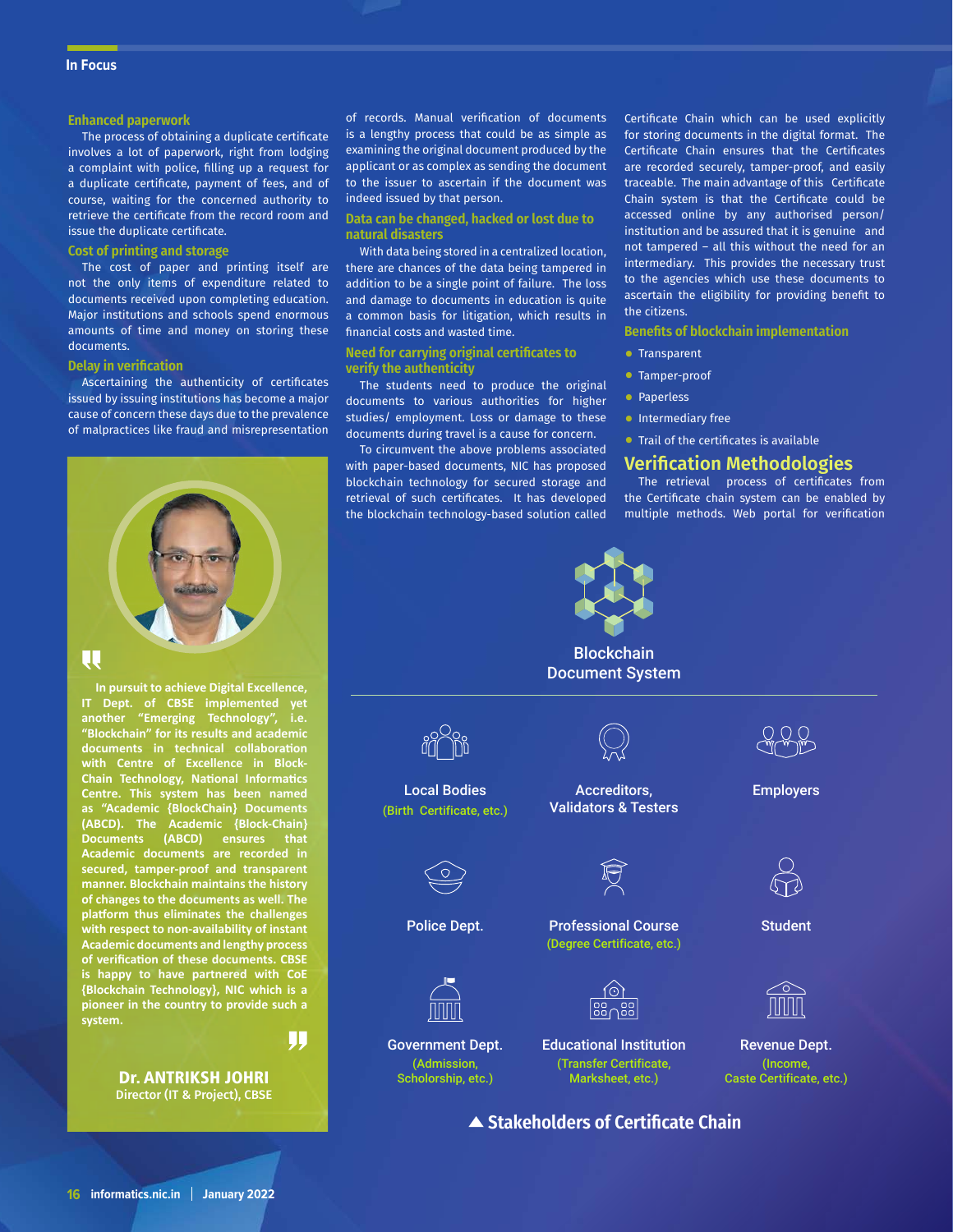

# U

**The Aushda system has been enriched by integrating it with Blockchain platform with the support provided by NIC. Karnataka Drug Logistics department is one of the first in the country to have leveraged the benefits of blockchain technology in Supply Chain. Availability of tamper proof information about the medicines in the complete chain gives all stakeholders the option to verify the authenticity of the origin of the medicine and other critical information such as quality of the drug and expiry date, etc which is critical to ensure supply of quality medicine to patients.**

IJ,

K.S. LATHAKUMARI, IAS **Director** Karnataka State Medical Supplies Corporation Ltd.

enables verification of certificates one-by-one or in bulk mode. In addition the API will help two IT systems to exchange data in machine readable form and internally use the data thus retrieved.

## **Verification by Citizens**

Citizens can verify the Certificates by going into the Web portal. Verification by the citizens could be carried out using different methods – Based on document details or based on Certificate ID (A unique ID for the certificate in the blockchain).

#### **Verification by Organisations**

As a first step, the organisations need to register to avail the service. The department or organisation can carry out verification in following ways

• **One-by-one verification on the portal:** The orgnaisation can enter the details of the certificate such as the document type and the ID and the details will be displayed.

• **Bulk Verification :** The organisation can upload a list of certificate IDs for which the document



details are required to be verified. The portal will retrieve the Certificate details from the blockchain and prepare a file that can be downloaded by the organisation.

• **API to integrate with the line of business application :** The organisation can use APIs to fetch the data from the Certificate chain and integrate it with their application so that the logic for automatic verification can be built. This will help to automate their process of verification.

Certificate chain has been implemented for Central Board of Secondary Education and the Karnataka State Education Board for storing the marks sheets of students of class X and class XII

**Karnataka State Education Board**

1.4 Cr Marks-sheet ( 2015 onwards)

**Central Board of Secondary Education** 1 Cr Marks-sheet ( 2019 onwards)

## **Certificate Chain as a service**

A Generic certificate chain service has been deployed and a portal for on-boarding of the

stakeholders has been developed. The two main stakeholder categories include certificate providers and certificate verifiers. The system is flexible enough to enable the Certificate providers to self-register and indicate the documents to be stored in the blockchain and submit the underlying schema of the documents. The providers can also list the data items to be displayed to the verifiers and provide bilingual content. This provides a common platform for the verifiers to verify documents submitted by candidates across the country using the same interface rather than going to multiple portals.

The Certificate providers can then submit the certificates to the blockchain in bulk or the individual transaction can also be submitted. The CoE provides the APIs which can be consumed by the certificate providers to send data to the blockchain and receive the transaction ID as response which can be stored in the provider's database as a reference.

The Certificate verifiers can also selfregister in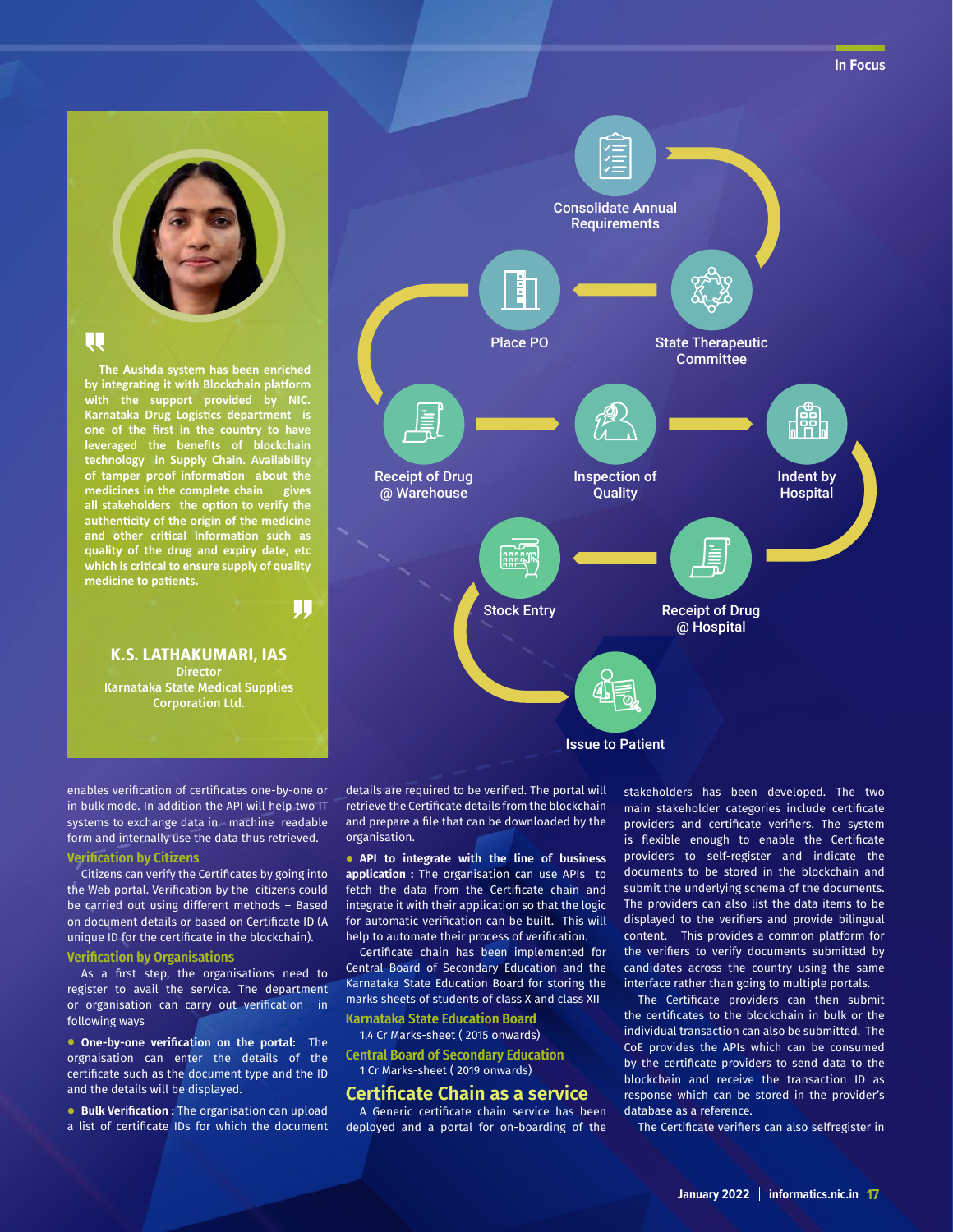#### **In Focus**



# **Stages in the supply chain and value addition to the details stored in Blockchain**

the portal and use the portal for verification of individual certificates or a batch of certificates.

## **Drug Logistics Chain (Aushada)**

**(A Supply chain system for procurement and issue of medicines to Government Hospitals)** 

The supply of drugs to the Government hospitals involves the procurement of drugs from the Manufacturers and ensuring its transportation to the designated warehouses located in different districts and facilitating the supply to hospitals periodically. The patients are supplied these drugs on prescription by the doctors.

Specifically, the Government of Karnataka procures and supplies free drugs for patients across the state to enable them to get treatment on time without any shortage of drugs. Around 2,911 hospitals are covered under this scheme and every year more than Rs. 300 crores worth of medicine is procured and supplied to these hospitals through 26 Warehouses.

## **Challenges**

### **Visibility**

Lack of visibility raises issues like counterfeits,

drug shortages - Patients, retailers and regulators don't know where drugs have originated. The consumer has no way of ascertaining the genuineness of the drug, its manufacturer, the quality and date of expiry which lends itself to entry of spurious drugs into the system.

## **Difficulty in tracking and tracing**

The stakeholders of the supply chain maintain their own ledgers that are not accessible to others. This results in low visibility in tracing and tracking the drugs in the complete supply chain. It is a cumbersome process to collect the data required to produce the history of all the transactions made so far leading back to the manufacturer.

#### **Regulatory compliance**

 Compliance with regulations under the Drug Supply Chain laws involves lengthy paperwork and substantial time.

#### **Cold-chain shipping**

Storing the essential information related to cold-chain shipping in centralized databases can be prone to manipulations or data hacks.

#### **Recalling**

Inability of Procurement manager to trace the

medicines that are 'not of standard' or that are going to expire at various locations in the supply chain.

#### **Theft**

Theft of medicine in the supply chain and replacing them with counterfeit medicine is risky to the patient

## **Blockchain implementation in Aushada**

Drug Supply Blockchain system is integrated with the existing online Supply Chain Management System (Aushada) to record the transactions in the blockchain. In the current version of implementation, the purchase order details, the inward of the drugs at the warehouse, the details of the drugs sent to the hospital, the inward entry at each hospital and issue of drug from the hospital store are recorded in the blockchain.

In addition, the details of the drugs sent to the laboratories for the quality check and the results of the quality checks are recorded. Smart contracts put in the checks and balances at each stage in the supply chain and also ensure that non-standard drugs are not moved down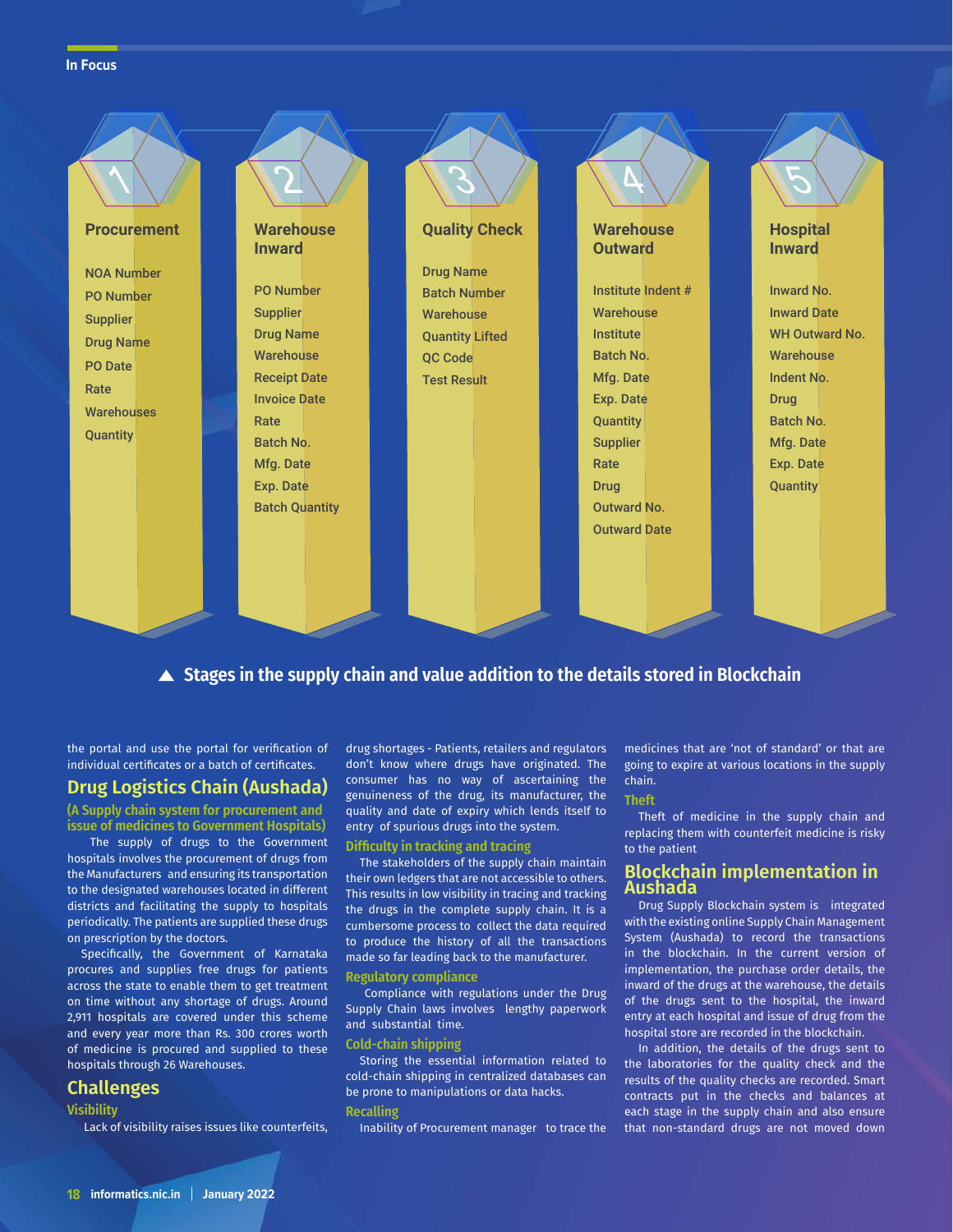. L.



# $\overline{\mathbf{u}}$

**The CoE-BCT at Bengaluru has established Blockchain networks with nodes across the Country to accelerate adoption of Blockchain in eGovernance applications. The implementation of Certificate chain for certificates of class X and XII for Central Board of Secondary Education and Karnataka Education Board and Drug Logistics Supply chain for Govt. of Karnataka has provided the necessary impetus for pan India roll-out. The Generic Certificate Chain Platform has been established to bring together the producers and consumers of certificates. This solution will enable easy on-boarding of various Central & State Government Departments to build a repository of immutable certificates issued to citizens. This repository can be leveraged by various Government Departments and other agencies such as employers, financial institutions, etc. to access immutable certificates and take the G2C & B2C Service delivery to the next level.**

NAGESH SHASTRI Dy. Director General, NIC

the supply chain. While the Aushada system implements these business logic, the blockchain provides the Aushada system a platform that gives immutability, provenance and finality to the data stored in the blockchain. Events such as recording the result of the quality check can result in "freezing" the drug and recalling them to ensure that non-standard drugs are not issued to the patients.

**60 lakhs transactions of the last 2 years are available in the blockchain.**

## **Benefits**

• Patient can check the manufacturer details, expiry details & quality of the medicine before consumption.

• The Blockchain technology allows for documenting the transactions in a decentralized



• It not only results in integrated supply chain information but also maintains traceability of the transactions.

• Blockchain technology also facilitates tracking the movement of drugs from producer to the patient and reduces the chances of entry of counterfeit medicine in the supply chain.

## **Remote Voting**

The remote voting system is blockchain-based distributed system developed to enable migrants and other in-service voters posted at different locations to cast their votes in a secure and tamper-proof way. Migrants and other in-service personnel can cast their votes from their place of work (Host Constituency) without commuting to their Parent constituencies, thereby saving time and money and enabling higher voter turnout. A Proof of Concept(PoC) was demonstrated to the Election Commission of India.

## **Process of Remote Voting**

The remote voting process involves 3 main stages:

### **Pre-poll activities**

Voters desirous of availing remote voting, register themselves in the ECI portal & after approval by the returning officer of the parent constituency, the details of the voter and the host constituency are stored in the distributed ledger. Preparation of ballot by the Returning Officer of the parent constituency and submitting the same to the distributed ledger is carried out.